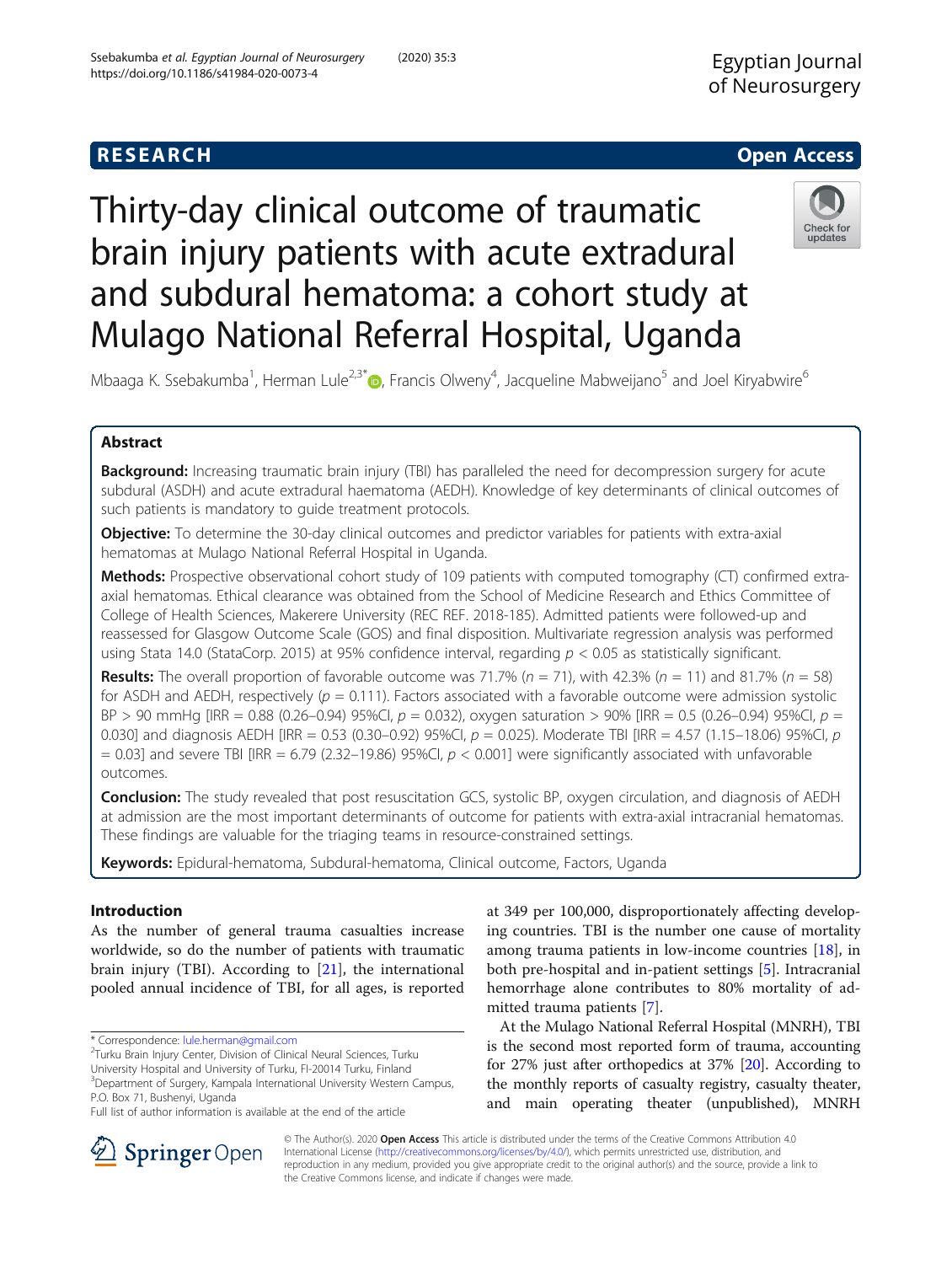admitted a total of 3866 patients at casualty during the first quarter of 2018. Over 827 (21%) had some form of TBI of which 15.7% (130) had a clinical radiological diagnosis of acute subdural or extradural haematoma, increasing the number of craniotomies and craniectomies for extra-axial haematoma by 3-fold in a period of 1year. Whereas this in part could be due to increased skilled personnel and diagnostic technology, the treatment outcomes of such patients and how such injuries impact on their quality of life should be studied.

To date, the outcome of ASDH and AEDH vary from center to center, depending on the resources and quality of care in different regions. One of such controversial determinants has been the time duration from trauma to decompression surgery [\[31](#page-11-0)], being cited as not significant predictor of outcome if kept within a median of 3 h [[30\]](#page-11-0). In our setting, however, the majority of patients take more than 4 h to reach hospitals after major trauma [[17,](#page-11-0) [19\]](#page-11-0). This means that those who require surgery in our settings will have delays well over the 3 to 4 h that have been recommended previously [[31\]](#page-11-0).

The clinical outcomes of the patients that suffer TBI have not been well documented in Uganda. Whereas the current mortality rates from well-established neurosurgical centers are reported at 20–40% for ASDH and at most 5% for AEDH [[9\]](#page-10-0), depicting more than 50% reduction in mortality rates over the past 3 decades, there are no documented statistics in Uganda for comparison. The currently available recent studies have grouped all patients with TBI to report their overall outcome regardless of their anatomical pathology [\[5\]](#page-10-0), including one at the present study site (MNRH) that reported mortality of up to 55% [\[17](#page-11-0)]. We argue that vast information could be missed in such results as the prognosis of TBI might be variable depending on the primary anatomical lesion sustained. The present baseline study was thus deemed timely to document determinants and outcomes of patients with ASDH and AEDH at MNRH. The two main objectives of this study were to determine the proportion of patients with a favorable outcome and establish clinical and socio-demographic determinants of favorable outcome of patients treated for ASDH and AEDH at the Ugandan National Referral Hospital, Mulago.

## Methods

## Study design

This was a prospective observational cohort study conducted between December 2018 and April 2019.

## Study participants and settings

The study was a hospital based at the Mulago National Referral Hospital (NRH) [\(https://health.go.ug/content/](https://health.go.ug/content/mulago-national-referral-hospital) [mulago-national-referral-hospital](https://health.go.ug/content/mulago-national-referral-hospital)), which is also the teaching hospital for the School of Medicine, College of Health Sciences-Makerere University [\(https://www.mak.](https://www.mak.ac.ug/) [ac.ug/](https://www.mak.ac.ug/)). The hospital is located in the Kampala Capital City of Uganda. Eligible adult patients who presented to accident and emergency (A&E) department with CT confirmed extra-axial hematoma were recruited consecutively. This tertiary hospital has a formal bed capacity of 1500 and bed occupancy rate of between 180 and 200%. However, due to the renovations and upgrade of the hospital at the time of data collection, the number of beds at casualty and neurosurgical wards were 35 and 42, respectively. The 42 beds of the neurosurgical ward are inclusive of 8 high dependence unit (HDU) beds. The neurosurgical patients who require intensive care have access to the general hospital intensive care unit (ICU). The ICU has 8 bed capacities with an average of 25 patients per month. If there is no free bed, the patients have to wait at the A&E, neurosurgical ward or HDU. At the time of this study, the hospital had access to two functional computed tomographic (CT) scanners: one in a private hospital about 1.6 km from the casualty and the second one in a public hospital that is 15 km away from the casualty. Both scanners require an out-of-

#### Study procedure

The participants were recruited after review by a multidisciplinary team following interpretation of a brain CT image to characterize the nature of TBI. In general, patients at Mulago National Referral Hospital are received and triaged by the medical team on duty at the accident and emergence department. The first contact clinician is usually a general doctor who then consults a general surgery or neurosurgery resident, general surgeon, trauma surgeon, neurosurgeon, radiologist, and or maxillofacial and plastic surgeons when there is a need. The team routinely carries out several ward rounds in a day at the accident and emergence to determine if there is a need to amend the initial treatment decisions. The recruitment process and flow of participants is summarized in Fig. [1](#page-2-0)

pocket payment of about 70 USD, since majority of patients attending MNRH have no medical insurance.

## Inclusion criteria

We included adults with clinical-radiological diagnosis of ASDH and or AEDH based on head and brain CT imaging, following trauma, who presented at Mulago NRH during the data collection period. Whereas ASDH and AEDH are seemingly two different pathologies, they have several aspects in common that were of interest to this study. For example, both hematomas are extra-axial and surgical evacuation is thus the treatment of choice [[26\]](#page-11-0). Also, once surgery is indicated, the duration from decision to actual surgical intervention is the most important determinant of outcome for both hematomas [[13,](#page-10-0) [22\]](#page-11-0). In this regard, the authors desired to recruit a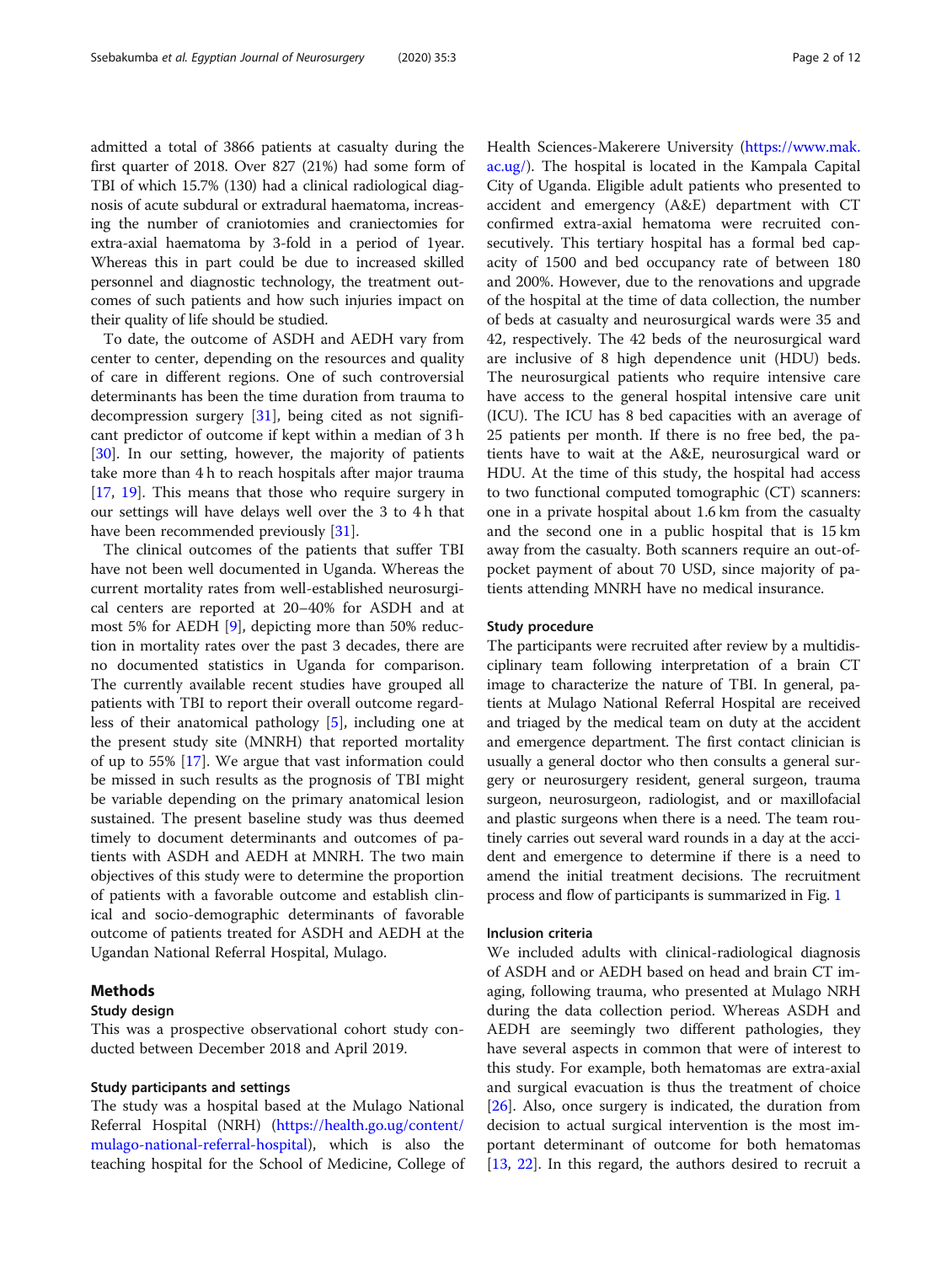<span id="page-2-0"></span>

reasonable sample size of patients in the limited approved duration for which surgical decompression is the major determinant of outcome. However, to avoid loss of any information, we report the overall outcomes alongside the individual outcomes for each hematoma.

The hospital did not have intracranial pressure monitoring facilities by the time of the study. However, patients with suspected cerebral edema based on brain CT scan findings were included as long as they had ASDH or AEDH. The treatment offered for cerebral edema involved hypertonic saline or mannitol with subsequent clinical radiological assessment. Also, participants with cranial and skull base fractures who concurrently sustained ASDH or AEDH were included in the study. This is because in practice, it is not uncommon for more than one category of TBI to occur in the same patient [[12](#page-10-0)], more so with ASDH. Thus, patients with cranial and basilar fracture comorbidities were included in order to report an outcome that is a true reflection of the practical clinical picture.

## Exclusion criteria

Patients with acute on chronic subdural hematoma were excluded because this entity has a variable pathogenesis. Although such hematoma may be related to trauma, theoretically the presence of aberrant friable blood vessels and a localized bleeding disorder that trigger hemorrhage even with trivial trauma cannot be ignored. Acute on chronic subdural hematoma may occur in the absence of trauma [\[27\]](#page-11-0). In some cases, the trauma may be as trivial as a slap [\[16\]](#page-10-0). This aetiology does not match that of ASDH or AEDH, where the severity of injury corresponds to the gravity of trauma involved [[8](#page-10-0)]. On the other hand, acute on chronic subdural hematoma may take several weeks before a diagnosis is made. In such cases, the date of onset becomes difficult to define which is not in line with our study design, assessing the outcomes 30 days from onset

of trauma. Also, patients with cerebral contusions, cerebral edema, cranial, or basilar fractures but without ASDH or AEDH were beyond the scope of this study.

## Sample size estimation

For objective one, aimed at determining the proportion of participants with favorable outcome, Kish Leslie formula was used.

$$
ns=Z\alpha^2*\frac{P\left(1{-}P\right)}{\delta^2}
$$

where ns is the sample size,  $p$  is the expected proportion of patients with functional recovery outcome assumed to be 0.5, (1-P) is the proportion of patients with non-functional recovery outcome assumed to be 0.5, and  $Z\alpha$  is the standard normal value corresponding to set level of confidence = 1.96 whereas  $\delta$  = degree of accur $accv = 0.05$ .

 $[(1.96)^{2} \times (0.5 \times 0.5)]/(0.05 \times 0.05)$ . Thus, ns = 384.

## Adjusting for finite population

Sample size 
$$
(N) = \frac{\text{ns}}{1 + \frac{\text{ns}-1}{n}}
$$

where  $N$  is the adjusted population size, ns is the estimated sample size, and  $n$  is the population under study = 125 (based on the hospital data registry).

$$
N = \frac{384}{1 + \frac{383}{125}}
$$
  

$$
N = 94
$$

The second study objective aimed at determining factors associated with favorable outcome. Thus, the formula for sample size of two proportions in cohort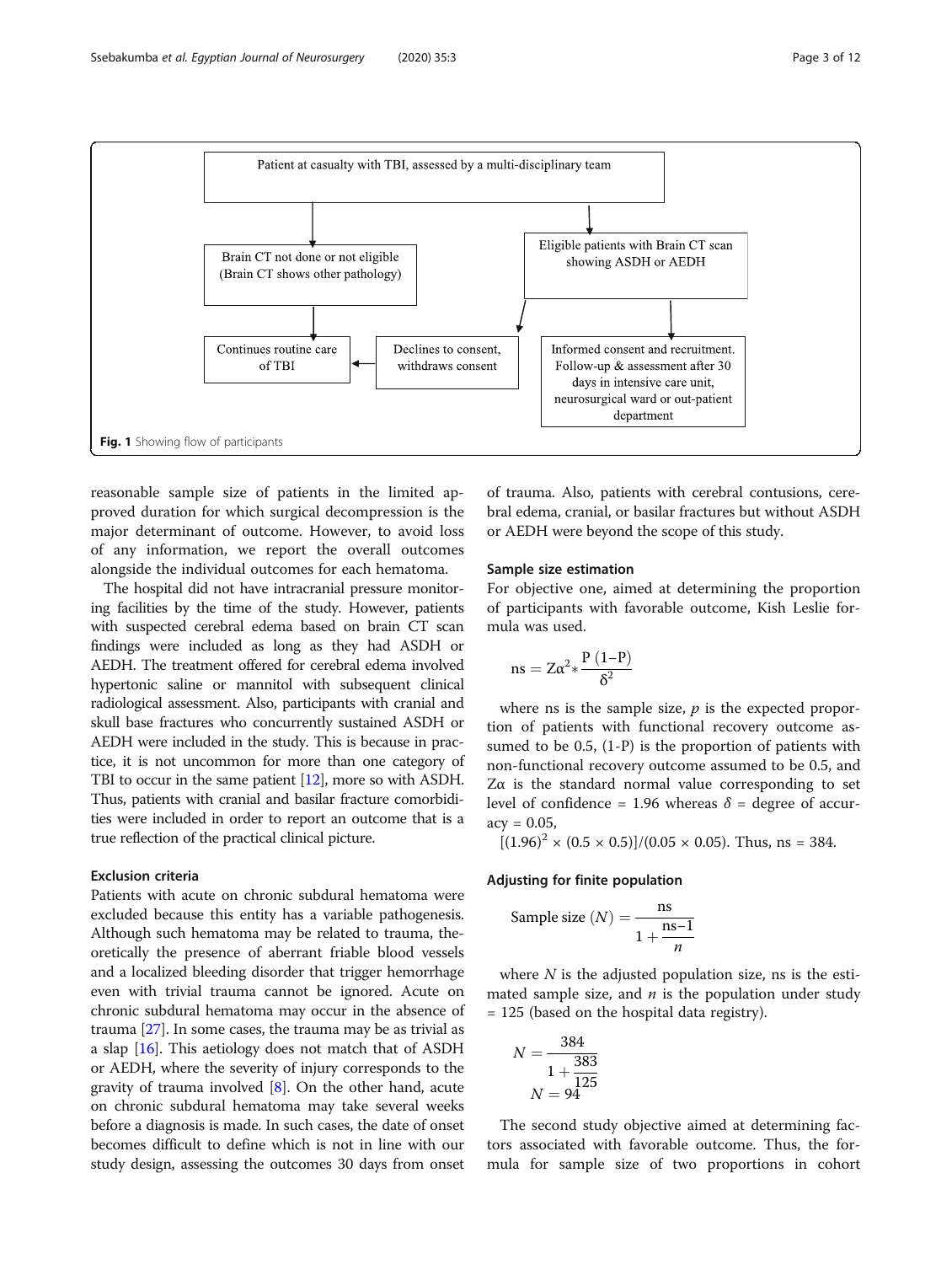studies was deemed suitable because it takes into account of binary outcome variables.

$$
N=\frac{\left[Z_{\alpha/2}\sqrt{p(1-p)\left(1/q_1+1/q_2\right)}+Z_\beta\sqrt{p_1(1-p_1)^1/q_1+p_2(1-p_2)^1/q_2}\right]^2}{(p_1-p_2)^2}
$$

ffiffiffiffiffiffiffiffiffiffiffiffiffiffiffiffiffiffiffiffiffiffiffiffiffiffiffiffiffiffiffiffiffiffiffiffiffiffiffiffiffiffiffiffiffiffi

 $N =$  minimum required sample size,  $Z_{\alpha/2} = 1.96$ , the standard normal value corresponding to 95% confidence level,  $Z_{\beta} = 0.84$ , the standard normal value corresponding to 80% power,  $q1 = 0.847$ , proportion of patients who recovered with favorable outcome with a fall as the cause of the ASDH [\[3](#page-10-0)],  $p1 = 0.50$ , proportion of patients who recovered with unfavorable outcome with a fall as the cause of the ASDH [\[3](#page-10-0)],  $q2 = 0.153$ , proportion of patients who recovered with favorable outcome with road traffic crush (RTC) as the cause of ASDH [[3\]](#page-10-0),  $p2 =$ 0.769, proportion of patients who recovered with unfavorable outcome with RTC as the cause of ASDH [\[3](#page-10-0)];  $p = p1q1 + p2q2 = 0.541.$ 

Therefore, the minimum sample size required to answer objective 2 was 192 patients. We adjusted our sample size to take into account a 10% loss to follow-up as below, where  $n =$  requires sample size,  $n_1 = 192$ .

ns = 
$$
n_1 * \frac{1}{(1-10\%)}
$$
 = 192\*  $\frac{1}{(1-0.1)}$  = 213

Adjusting the sample size for a finite population of 125 patients that were expected to be admitted during 5-month study period,

$$
(N)=\frac{\text{ns}}{1+\frac{\text{ns}-1}{n}}
$$

where ns = 213,  $n = 125$ ; thus,  $N = 79$  participants. The larger sample size of 94 was considered.

## Sampling procedure

Patient who met the inclusion criteria were consecutively recruited until the estimated minimum sample size was attained. This was intended to attain a sample size large enough for validity of the study.

### Study variables

Our data tool captured independent variables including socio-demographic (age, sex, occupation, commute distance from nearest health facility) and clinical (Glasgow Coma Score (GCS) at admission-assessed at casualty after the initial resuscitation, post-operative care area—whether the patient was admitted to the general ICU or neurosurgical ward after surgery). In addition, we captured dependent variables such as disposition at 30 days after admission—either discharged, died, or still admitted; Glasgow Outcome Scale (GOS) at 30 days after injury assessed in outpatient clinic or on phone interview with

the patients and/or care takers and recorded as  $1 =$ death—confirmed brain dead; 2 = persistent vegetative state—severe damage with prolonged state of unresponsiveness and a lack of higher mental functions; 3 = severe disability—severe injury with permanent need for help with activities of daily living;  $4 =$  moderate disability—no need for assistance in everyday life, employment is possible but may require special equipment; and  $5 =$  good recovery—light damage with minor neurological and psychological deficits. We dichotomized the GOS at two levels as (a) favorable outcome (4 or 5) and (b) unfavorable outcome (1, 2, or 3). The scope of this observational study was limited to these clinical variables that are routinely assessed during the care of patients with TBI.

#### Data analysis

Data was entered into EpiData software (Christiansen TB & Lauritsen JM (version 2.0.8.56) EpiData-Comprehensive Data Management and Basic Statistical Analysis System. Odense Denmark, EpiData Association, 2010) and exported to Stata software version 14 (Stata-Corp. 2015. Stata Statistical Software: Release 14. College Station, TX: StataCorp LP) for cleaning and analysis.

We summarize the participants' socio-demographic and clinical categorical baseline characteristics using frequencies and percentages in tables. The mean and standard deviation were used for continuous participant characteristics that were normally distributed; otherwise, the median and inter-quartile range were used.

We used chi-square test  $(X^2)$  to compare the patients in care and those lost to follow-up, for categorical variables, whereas the student's  $t$  test was used for continuous variables.

We used the modified Poisson regression (with robust standard errors) model to determine the socio-demographic and clinical factors that influence favorable outcomes. At bivariate analysis, factors with  $p$  value less than 0.2 were assumed to be important and considered for multivariate analysis. At multivariate level, interaction and confounding were assessed in the model before the reaching the final adjusted model. The variables with  $p$ < 0.05, in the final model, were considered to be of statistical significance at 95% confidence interval.

## Results

## Socio-demographic and clinical characteristics of patients with extra-axial hematoma at Mulago NRH

Of the 109 recruits, 9.1% ( $n = 10$ ) were lost to follow-up whereas 99 (90.8%) data were complete for analysis. Of the 99 participants, 90.9% ( $n = 90$ ) were males, with a median age of 29 years (IQR 23–36), and 50.5 % ( $n = 49$ ) were married. The cause of trauma for the majority participants was road traffic accidents (RTA) with 51 out of 97 participants (52.6 %). Mostly, patients commuted a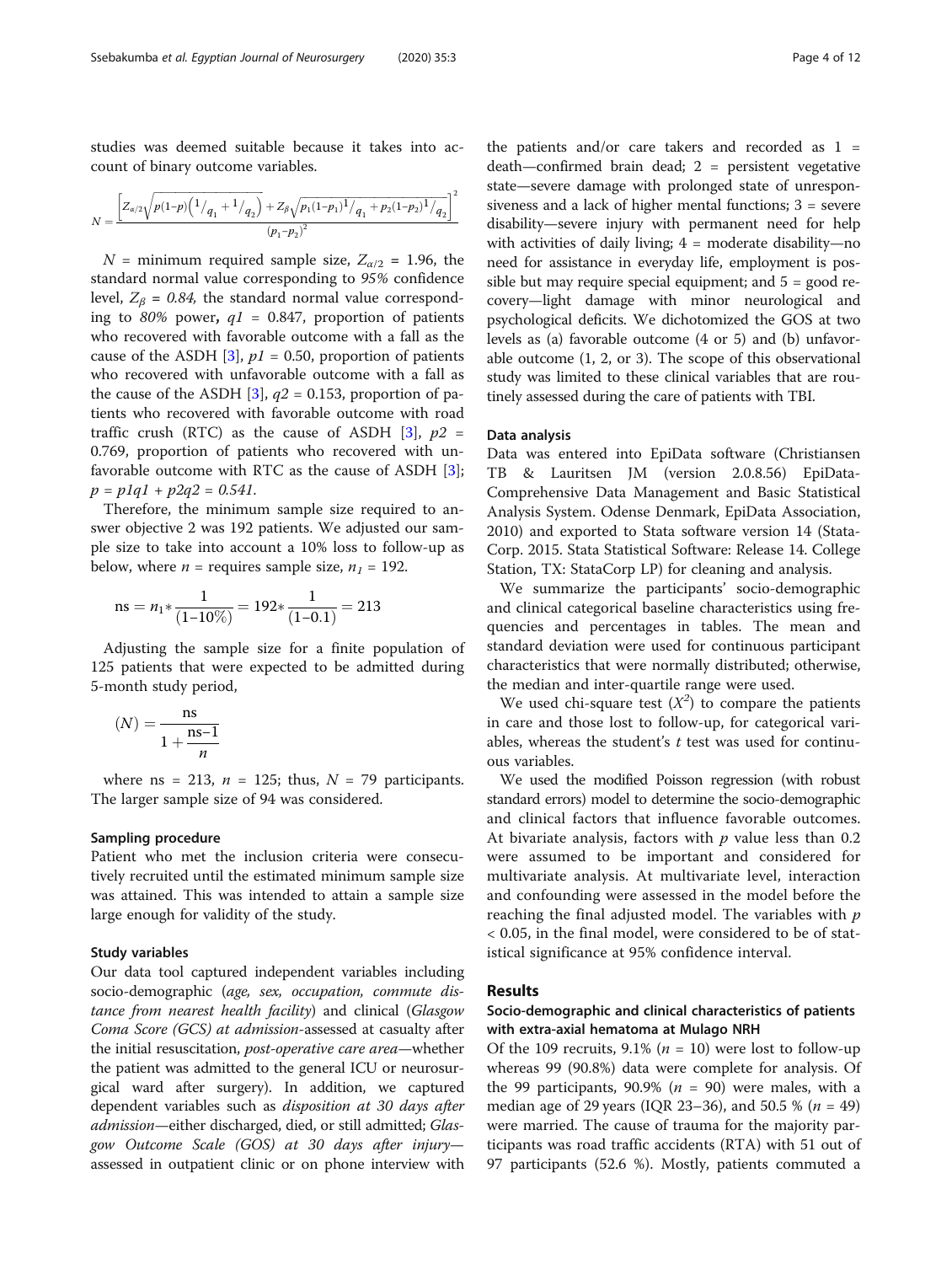distance of more than 100 km (39.5%,  $n = 48$ ), were brought to the hospital by attendants using private vehicles (39.2%,  $n = 38$ ), and the pre-hospital treatment (if any) was mainly IV fluids (70.7 %,  $n = 53$ ). The majority participants had admission systolic blood pressure (BP) greater than 90 mmHg (75.7 %,  $n = 53$ ), with median post-resuscitation GCS of 13 ( $IQR = 8-15$ ). At the time of admission, over 38.4% ( $n = 38$ ) of participants had at least an episode of projectile vomiting, and  $24.2\%$  ( $n =$ 24) had a pre-hospital convulsion whereas 3.3% ( $n = 3$ ) had CSF rhinorrhea and or otorrhea. There was radiological evidence of concurrent maxilla-facial fractures in 2.2% ( $n = 2$ ) of patients with neurological deficits such as limb weakness in 5.6% ( $n = 5$ ). Majority of participants were diagnosed with AEDH (71.7%,  $n = 71$ ) and received craniotomy as definitive surgical intervention (90.9 %,  $n = 50$ ). The post-operative care area was neurosurgical ward for 87 out of 98 participants (88.8 %) as shown in (Table [1](#page-5-0)).

## The proportion of patients with a favorable outcome after 30 days among patients treated for extra-axial hematoma at Mulago NRH

In terms of disposition by the end of 30 days of followup, out of 99 patients, 81 were discharged home (81.8 %), 2 were still admitted (2.0 %), and 16 died (16.2 %). Over 71.7% participants had favorable as opposed to 28.3% who had unfavorable outcome.

The outcome differed by clinical radiological diagnosis. Out of the 26 patients diagnosed with ASDH, only 11 (42.3 %) had favorable outcomes as opposed to 58 (81.7%) diagnosed with AEDH, although the corresponding average post resuscitation GCS had been 10 and 12, respectively ( $p < 0.01$ ).

## The clinical and demographic factors that relate to unfavorable outcome among patients treated for extraaxial hematoma for 30 days in Mulago NRH

At bivariate analysis, factors—oxygen saturation > 90%, systolic BP > 90 mmHg at admission, GCS- Moderate TBI and Severe TBI, and Diagnosis AEDH were statistically significant determinants of outcomes. Nonetheless, the factors—other causes of trauma, were included for multivariate analysis since they had a  $p$  value less than 0.[2](#page-6-0) (*p* value = 0.078) (see Table 2).

At multivariate analysis, after assessing for interaction and confounding, factors associated with a favorable outcome were admission systolic  $BP > 90$  mmHg [IRR = 0.88 (0.26–0.94) 95%CI,  $p = 0.032$ ), oxygen saturation > 90% [IRR = 0.5 (0.26–0.94) 95%CI, p = 0.030], and a diagnosis AEDH [IRR = 0.53 (0.30–0.92) 95%CI,  $p =$ 0.025). Sustaining a moderate TBI [IRR = 4.57 (1.15– 18.06) 95%CI,  $p = 0.03$  and severe TBI [IRR = 6.79]  $(2.32-19.86)$  95%CI,  $p < 0.001$  based on post

## Comparison of baseline demographic and clinical characteristic between retained and lost to follow-up (LTFU)

Of 109 recruits, 10 (9.1%) were lost to follow-up. We sought to compare the baseline demographic and clinical characteristics to determine if these parameters differed significantly with the retained participants. We found that the mean pulse rates ( $p = 0.024$ ) and total post resuscitation GCS ( $p = 0.043$ ) of those LTFU were slightly higher. All other predictor variables did not differ significantly as shown in Table [4](#page-7-0).

## **Discussion**

## Clinico-demographics of study participants

The present study intended to determine the proportion of favorable outcome, demographic, and clinical factors influencing the outcome of intracranial extra-axial hematoma. Like previous studies [\[1\]](#page-10-0), the young male as a typical victim of road traffic crush and assault is well demonstrated by our study. Although in contrast to the existing literature, AEDH was more common than ASDH at 70.1% versus 26.7%, while only 2.3% of the participants had both. In a similar study by [\[30](#page-11-0)], it was found that of the 76 consecutive patients who had craniotomy, 48.7% presented with AEDH and 60.5% with ASDH, while 9.2% patients had both. Also [[10\]](#page-10-0) in their series of 171 patients, reported ASDH is at 64.9% vs. 35.1% for AEDH in conformity with [\[2\]](#page-10-0). For our study to find AEDH to be more prevalent is likely to result from a difference in the inclusion criteria and accessibility to diagnostics. Some patients who had more severe injury and a lower GCS might have deteriorated fast and passed on before ever having a CT scan done in our settings. A significant number of those left out could have had ASDH which is the more common finding in severe TBI and our findings show these had an unfavorable outcome.

## Short-term treatment outcome for intracranial extra-axial hematoma

In terms of the outcome, our finding showed an overall mortality rate of 16.2%, which is significantly high given that the median GCS of our study population was 13  $( IQR = 8-15)$ . Only dismal proportion of patients  $(2.3%)$ had prolonged stay in hospital of more than 30 days, which implies that majority were discharged with varying degrees of disability. More than two thirds of the patients (71%) had a favorable outcome by 30 days from the date of injury. The proportion of favorable outcome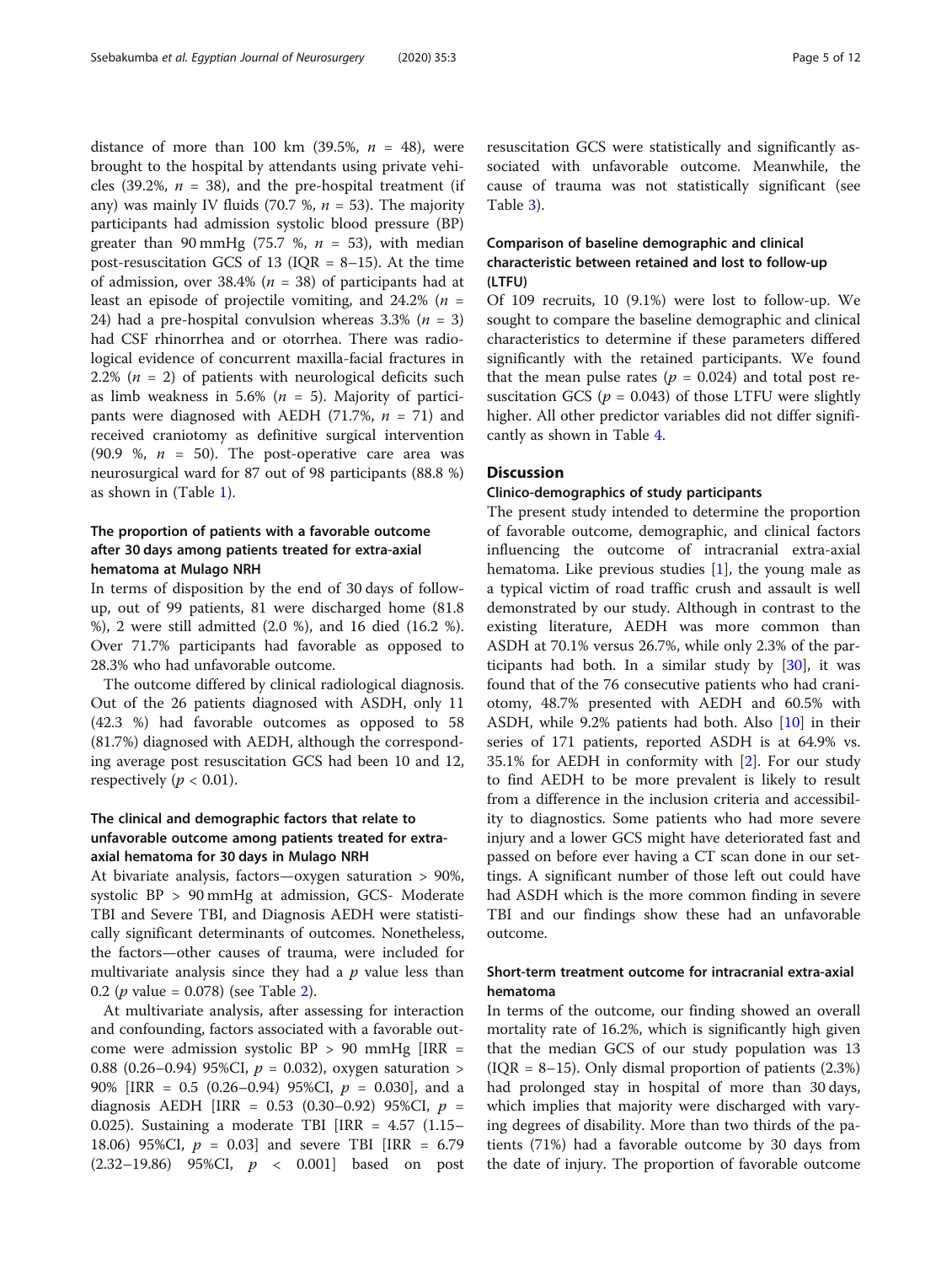| Variable                                  | Category                    | Count          | $\%$ |  |  |
|-------------------------------------------|-----------------------------|----------------|------|--|--|
| Sex                                       | Male                        | 90             | 90.9 |  |  |
| Age                                       | Female                      | 9              | 9.1  |  |  |
|                                           | Below 30 years              | 50             | 50.5 |  |  |
|                                           | 30 years and above          | 49             | 49.5 |  |  |
| Commute distance in (Km)                  | $<\,14$                     | 33             | 33.3 |  |  |
|                                           | $15 - 34$                   | 17             | 17.2 |  |  |
|                                           | $35 - 100$                  | 14             | 14.1 |  |  |
|                                           | >100                        | 35             | 35.4 |  |  |
| Marital status ( $n = 97$ )               | Single                      | 48             | 49.5 |  |  |
|                                           | Married                     | 49             | 50.5 |  |  |
| Cause of trauma ( $n = 97$ )              | <b>RTA</b>                  | 51             | 52.6 |  |  |
|                                           | Assault                     | 35             | 36.1 |  |  |
|                                           | Fall                        | 8              | 8.3  |  |  |
|                                           | Others                      | 3              | 3.1  |  |  |
| Who brought to hospital ( $n = 96$ )      | Police                      | 12             | 12.5 |  |  |
|                                           | Nurse                       | 18             | 18.7 |  |  |
|                                           | Well wishers                | 11             | 11.5 |  |  |
|                                           | Attendants                  | 55             | 57.3 |  |  |
| Mode of arrival ( $n = 97$ )              | Ambulance                   | 37             | 38.1 |  |  |
|                                           | Motorcycle                  | 6              | 6.2  |  |  |
|                                           | Police pickup               | 14             | 14.4 |  |  |
|                                           | Private vehicle             | 38             | 39.2 |  |  |
|                                           | Public vehicle              | $\overline{2}$ | 2.1  |  |  |
| Pre-hospital treatment ( $n = 75$ )       | Oxygen                      | 11             | 14.7 |  |  |
|                                           | IV fluids                   | 53             | 70.7 |  |  |
|                                           | Mannitol                    | $\overline{4}$ | 5.2  |  |  |
|                                           | Antibiotics                 | $\overline{2}$ | 2.7  |  |  |
|                                           | Analgesia                   | 5              | 6.7  |  |  |
| Total post resuscitation GCS ( $n = 98$ ) | Mild TBI                    | 54             | 55.1 |  |  |
|                                           | Moderate TBI                | 19             | 19.4 |  |  |
|                                           | Severe TBI                  | 25             | 25.5 |  |  |
| Pulse $(n = 70)$                          | (Mean = 84.9) $(SD = 21.5)$ |                |      |  |  |
| Oxygen saturation ( $n = 65$ )            | < 90%                       | 12             | 18.5 |  |  |
|                                           | $> 90\%$                    | 53             | 81.5 |  |  |
| Systolic BP $(n = 70)$                    | $< 90\,$                    | 17             | 24.3 |  |  |
|                                           | $>90\,$                     | 53             | 75.7 |  |  |
| Pupillary size ( $n = 89$ )               | Equal                       | 84             | 94.4 |  |  |
|                                           | Dilated right               | 3              | 3.4  |  |  |
|                                           | Dilated left                | $\overline{a}$ | 2.3  |  |  |
| Vomit                                     | Yes                         | 38             | 38.4 |  |  |
|                                           | $\rm No$                    | 61             | 61.6 |  |  |
| Convulsion                                | Yes                         | 24             | 24.2 |  |  |
|                                           | $\rm No$                    | $75\,$         | 75.8 |  |  |
|                                           |                             |                |      |  |  |

<span id="page-5-0"></span>Table 1 Baseline demographic and clinical characteristics of patients with extra-axial haematoma at Mulago NRH

 $CSF$  leak  $(n = 93)$  2.2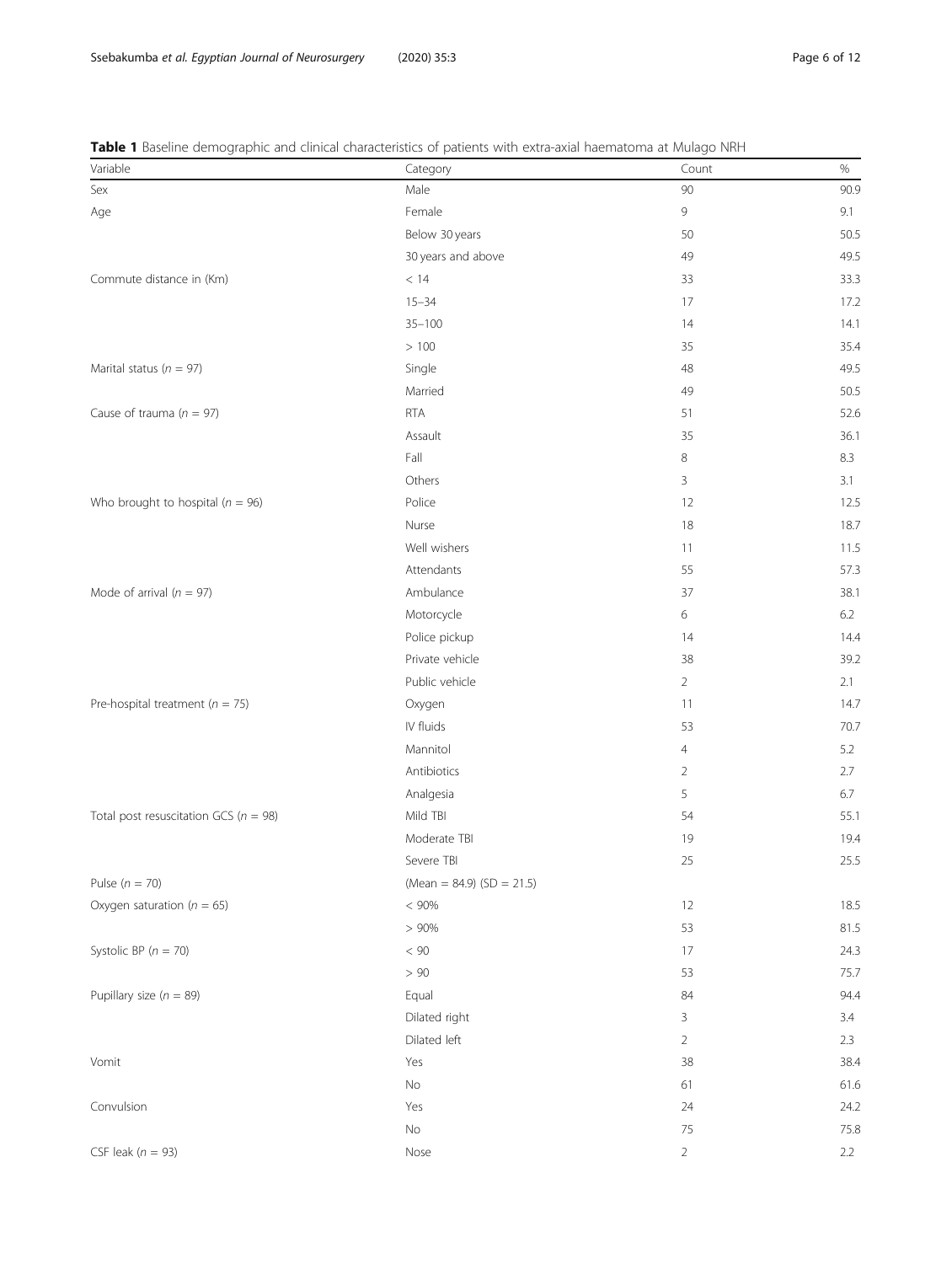| Variable                              | Category                    | Count          | $\%$ |  |
|---------------------------------------|-----------------------------|----------------|------|--|
|                                       | Nose and ears               | $\mathbf{1}$   | 1.1  |  |
|                                       | None                        | 90             | 96.8 |  |
| Facial fractures ( $n = 91$ )         | Yes                         | 2              | 2.2  |  |
|                                       | <b>No</b>                   | 89             | 97.8 |  |
| Limb weakness ( $n = 90$ )            | Upper limb lift or right    | $\overline{2}$ | 2.3  |  |
|                                       | Lower limb left or right    | 1              | 1.1  |  |
|                                       | Both lower and upper limbs  | $\overline{2}$ | 2.2  |  |
|                                       | None neither upper or lower | 85             | 94.4 |  |
| Type of surgery ( $n = 55$ )          | Craniostomy/burr hole       | $\mathbf{1}$   | 1.8  |  |
|                                       | Craniotomy                  | 50             | 90.9 |  |
|                                       | Craniectomy                 | $\overline{4}$ | 7.3  |  |
| Diagnosis made                        | <b>ASDH</b>                 | 26             | 26.3 |  |
|                                       | <b>AEDH</b>                 | 71             | 71.7 |  |
|                                       | Both ASDH and AEDH          | 2              | 2.0  |  |
| Findings at surgery ( $n = 97$ )      | Subdural hematoma           | 25             | 25.7 |  |
|                                       | Epidural hematoma           | 69             | 71.1 |  |
|                                       | Contusion                   | $\mathbf{1}$   | 1.0  |  |
|                                       | Others                      | $\overline{2}$ | 2.1  |  |
| Post-operative care area ( $n = 98$ ) | ICU                         | $\mathbf{1}$   | 1.0  |  |
|                                       | HDU                         | 10             | 10.2 |  |
|                                       | Ward                        | 87             | 88.8 |  |
| Glasgow outcome                       | Dead                        | 16             | 16.2 |  |
|                                       | Vegetative state (vs)       | $\mathbf{1}$   | 1.0  |  |
|                                       | Severe disability (sd)      | 12             | 12.1 |  |
|                                       | Moderate disability (md)    | 48             | 48.5 |  |
|                                       | Good recovery (gr)          | 22             | 22.2 |  |

<span id="page-6-0"></span>Table 1 Baseline demographic and clinical characteristics of patients with extra-axial haematoma at Mulago NRH (Continued)

SD standard deviation

Table 2 Bivariate modified Poisson regression analysis to determine the factors that influence unfavorable outcomes

| Variable          | Category     | <b>IRR</b> | 95%CI         | p value |
|-------------------|--------------|------------|---------------|---------|
| Cause of trauma   | <b>RTA</b>   | 1          |               |         |
|                   | Assault      | 0.76       | $0.37 - 1.64$ | 0.508   |
|                   | Fall         | 0.85       | $0.24 - 3.06$ | 0.803   |
|                   | Others       | 2.27       | $0.91 - 5.63$ | 0.078   |
| Oxygen saturation | $< 90\%$     | 1          |               |         |
|                   | $>90\%$      | 0.45       | $0.23 - 0.88$ | 0.019   |
| Systolic BP       | < 90         | 1          |               |         |
|                   | >48          | 0.58       | $0.22 - 1.48$ | 0.253   |
| GCS               | Mild TBI     | 1          |               |         |
|                   | Moderate TBI | 0.68       | $0.48 - 0.97$ | < 0.034 |
|                   | Severe TBI   | 0.35       | $0.19 - 0.62$ | < 0.001 |
| Diagnosis         | <b>ASDH</b>  | 1          |               |         |
|                   | <b>AEDH</b>  | 0.32       | $0.18 - 0.58$ | 0.001   |

Table 3 Multivariate modified Poisson regression analysis to determine the factors that influence unfavorable outcomes

| Variable          | Category     | <b>IRR</b> | 95%CI         | $P$ -value |
|-------------------|--------------|------------|---------------|------------|
| Cause of trauma   | <b>RTA</b>   | 1          |               |            |
|                   | Assault      | 0.63       | $0.34 - 1.16$ | 0.138      |
|                   | Fall         | 1.28       | $0.27 - 5.98$ | 0.754      |
|                   | Others       | 0.78       | $0.39 - 1.59$ | 0.497      |
| Oxygen saturation | $< 90\%$     | 1          |               |            |
|                   | >90%         | 0.50       | $0.26 - 0.94$ | 0.032      |
| Systolic BP       | < 90         | 1          |               |            |
|                   | > 90         | 0.88       | $0.26 - 0.94$ | 0.032      |
| GCS               | Mild TBI     | 1          |               |            |
|                   | Moderate TBI | 4.57       | 1.15-18.06    | 0.030      |
|                   | Severe TBI   | 6.79       | 2.32-19.86    | < 0.001    |
| Diagnosis         | <b>ASDH</b>  | 1          |               |            |
|                   | <b>AEDH</b>  | 0.53       | $0.30 - 0.92$ | 0.025      |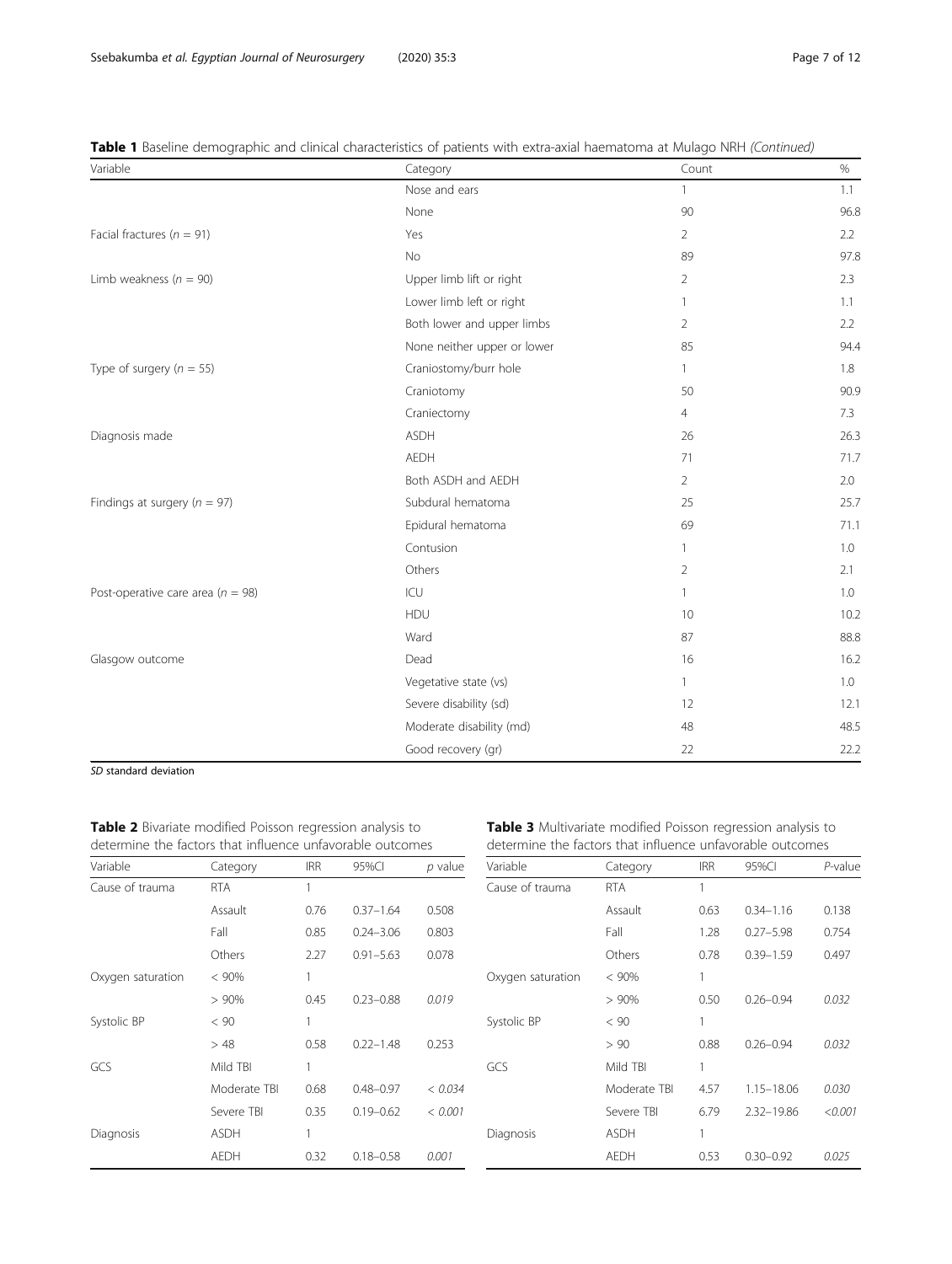## <span id="page-7-0"></span>Table 4 Comparison of the baseline characteristics between retained and LTFU patients

| square<br>Count (%)<br>Count (%)<br>$(X^2)$ p<br>value<br>0.924<br>Male<br>9(90.0)<br>Sex<br>90 (90.9)<br>Female<br>9(9.1)<br>1(10.0)<br>Below 30 years<br>50 (50.5)<br>6(60.0)<br>0.567<br>Age<br>30 years and above<br>49 (49.5)<br>4(40.0)<br>$35 - 100$<br>14(14.1)<br>2(28.6)<br>>100<br>35 (35.4)<br>2(28.6)<br>Marital status ( $n = 107$ )<br>7(70.0)<br>0.217<br>Single<br>48 (49.5)<br>Married<br>49 (50.5)<br>3(30.0)<br>Cause of trauma ( $n = 107$ )<br><b>RTA</b><br>51 (52.6)<br>0.912<br>6(60.0)<br>Assault<br>35 (36.1)<br>3(30.0)<br>Falls<br>8(8.2)<br>1(10.0)<br>Others<br>3(3.1)<br>0(0.0)<br>Police<br>0.059<br>12 (12.5)<br>4(44.4)<br>Nurse<br>18 (18.7)<br>0(0.0)<br>Well wishers<br>11(11.5)<br>1(11.2)<br>Attendants<br>55 (57.3)<br>4(44.4)<br>Ambulance<br>0.293<br>Mode of arrival ( $n = 107$ )<br>37 (38.1)<br>2(20.0)<br>Motorcycle<br>6(6.2)<br>1(10.0)<br>Police pickup<br>4(40.0)<br>14 (14.4)<br>Private vehicle<br>38 (39.2)<br>3(30.0)<br>Public vehicle<br>2(2.1)<br>0(0.0)<br>Pre-hospital treatment ( $n = 80$ )<br>11(14.7)<br>1(20.0)<br>0.340<br>Oxygen<br>IV fluids<br>53 (70.7)<br>3(60.0)<br>Mannitol<br>4(5.2)<br>0(0.0)<br>Antibiotics<br>2(2.7)<br>1(20.0)<br>Analgesia<br>5(6.7)<br>0(0.0)<br>Total post resuscitation GCS ( $n = 106$ )<br>Mild TBI<br>0.043<br>54 (55.1)<br>1(12.5)<br>Moderate TBI<br>19 (19.4)<br>2(25.0)<br>Severe TBI<br>25(25.5)<br>5(62.5)<br>$Mean = 84.9$<br>$0.024*$<br>Pulse ( $n = 75$ )<br>Mean $= 108.2$<br>< 90%<br>12 (18.5)<br>0(0.0)<br>Oxygen saturation ( $n = 69$ )<br>0.344<br>> 90%<br>53 (81.5)<br>4(100.0)<br>Systolic BP ( $n = 77$ )<br>< 90<br>17(24.3)<br>1(14.3)<br>0.551<br>> 90<br>53 (75.7)<br>6(85.7)<br>Pupillary size ( $n = 97$ )<br>0.789<br>Equal<br>2(94.4)<br>8 (100.0)<br>Dilated right<br>3(3.4)<br>0(0.0)<br>Dilated left<br>2(2.2)<br>0(0.0)<br>38 (38.4)<br>5(50.0)<br>0.474<br>Yes<br>No<br>61(61.6)<br>5(50.0)<br>Convulsion<br>Yes<br>24 (24.2)<br>4(40.0)<br>0.277<br>No<br>75 (75.8)<br>6(60.0)<br>CSF leak ( $n = 101$ )<br>0(0.0)<br>0.875<br>Nose<br>2(2.1) | Variable                              | Category | Retained | LTFU | Chi- |
|----------------------------------------------------------------------------------------------------------------------------------------------------------------------------------------------------------------------------------------------------------------------------------------------------------------------------------------------------------------------------------------------------------------------------------------------------------------------------------------------------------------------------------------------------------------------------------------------------------------------------------------------------------------------------------------------------------------------------------------------------------------------------------------------------------------------------------------------------------------------------------------------------------------------------------------------------------------------------------------------------------------------------------------------------------------------------------------------------------------------------------------------------------------------------------------------------------------------------------------------------------------------------------------------------------------------------------------------------------------------------------------------------------------------------------------------------------------------------------------------------------------------------------------------------------------------------------------------------------------------------------------------------------------------------------------------------------------------------------------------------------------------------------------------------------------------------------------------------------------------------------------------------------------------------------------------------------------------------------------------------------------------------------------------------------------------------------------|---------------------------------------|----------|----------|------|------|
|                                                                                                                                                                                                                                                                                                                                                                                                                                                                                                                                                                                                                                                                                                                                                                                                                                                                                                                                                                                                                                                                                                                                                                                                                                                                                                                                                                                                                                                                                                                                                                                                                                                                                                                                                                                                                                                                                                                                                                                                                                                                                        |                                       |          |          |      |      |
|                                                                                                                                                                                                                                                                                                                                                                                                                                                                                                                                                                                                                                                                                                                                                                                                                                                                                                                                                                                                                                                                                                                                                                                                                                                                                                                                                                                                                                                                                                                                                                                                                                                                                                                                                                                                                                                                                                                                                                                                                                                                                        |                                       |          |          |      |      |
|                                                                                                                                                                                                                                                                                                                                                                                                                                                                                                                                                                                                                                                                                                                                                                                                                                                                                                                                                                                                                                                                                                                                                                                                                                                                                                                                                                                                                                                                                                                                                                                                                                                                                                                                                                                                                                                                                                                                                                                                                                                                                        |                                       |          |          |      |      |
|                                                                                                                                                                                                                                                                                                                                                                                                                                                                                                                                                                                                                                                                                                                                                                                                                                                                                                                                                                                                                                                                                                                                                                                                                                                                                                                                                                                                                                                                                                                                                                                                                                                                                                                                                                                                                                                                                                                                                                                                                                                                                        |                                       |          |          |      |      |
|                                                                                                                                                                                                                                                                                                                                                                                                                                                                                                                                                                                                                                                                                                                                                                                                                                                                                                                                                                                                                                                                                                                                                                                                                                                                                                                                                                                                                                                                                                                                                                                                                                                                                                                                                                                                                                                                                                                                                                                                                                                                                        |                                       |          |          |      |      |
|                                                                                                                                                                                                                                                                                                                                                                                                                                                                                                                                                                                                                                                                                                                                                                                                                                                                                                                                                                                                                                                                                                                                                                                                                                                                                                                                                                                                                                                                                                                                                                                                                                                                                                                                                                                                                                                                                                                                                                                                                                                                                        |                                       |          |          |      |      |
|                                                                                                                                                                                                                                                                                                                                                                                                                                                                                                                                                                                                                                                                                                                                                                                                                                                                                                                                                                                                                                                                                                                                                                                                                                                                                                                                                                                                                                                                                                                                                                                                                                                                                                                                                                                                                                                                                                                                                                                                                                                                                        |                                       |          |          |      |      |
|                                                                                                                                                                                                                                                                                                                                                                                                                                                                                                                                                                                                                                                                                                                                                                                                                                                                                                                                                                                                                                                                                                                                                                                                                                                                                                                                                                                                                                                                                                                                                                                                                                                                                                                                                                                                                                                                                                                                                                                                                                                                                        |                                       |          |          |      |      |
|                                                                                                                                                                                                                                                                                                                                                                                                                                                                                                                                                                                                                                                                                                                                                                                                                                                                                                                                                                                                                                                                                                                                                                                                                                                                                                                                                                                                                                                                                                                                                                                                                                                                                                                                                                                                                                                                                                                                                                                                                                                                                        |                                       |          |          |      |      |
|                                                                                                                                                                                                                                                                                                                                                                                                                                                                                                                                                                                                                                                                                                                                                                                                                                                                                                                                                                                                                                                                                                                                                                                                                                                                                                                                                                                                                                                                                                                                                                                                                                                                                                                                                                                                                                                                                                                                                                                                                                                                                        |                                       |          |          |      |      |
|                                                                                                                                                                                                                                                                                                                                                                                                                                                                                                                                                                                                                                                                                                                                                                                                                                                                                                                                                                                                                                                                                                                                                                                                                                                                                                                                                                                                                                                                                                                                                                                                                                                                                                                                                                                                                                                                                                                                                                                                                                                                                        |                                       |          |          |      |      |
|                                                                                                                                                                                                                                                                                                                                                                                                                                                                                                                                                                                                                                                                                                                                                                                                                                                                                                                                                                                                                                                                                                                                                                                                                                                                                                                                                                                                                                                                                                                                                                                                                                                                                                                                                                                                                                                                                                                                                                                                                                                                                        |                                       |          |          |      |      |
|                                                                                                                                                                                                                                                                                                                                                                                                                                                                                                                                                                                                                                                                                                                                                                                                                                                                                                                                                                                                                                                                                                                                                                                                                                                                                                                                                                                                                                                                                                                                                                                                                                                                                                                                                                                                                                                                                                                                                                                                                                                                                        |                                       |          |          |      |      |
|                                                                                                                                                                                                                                                                                                                                                                                                                                                                                                                                                                                                                                                                                                                                                                                                                                                                                                                                                                                                                                                                                                                                                                                                                                                                                                                                                                                                                                                                                                                                                                                                                                                                                                                                                                                                                                                                                                                                                                                                                                                                                        |                                       |          |          |      |      |
|                                                                                                                                                                                                                                                                                                                                                                                                                                                                                                                                                                                                                                                                                                                                                                                                                                                                                                                                                                                                                                                                                                                                                                                                                                                                                                                                                                                                                                                                                                                                                                                                                                                                                                                                                                                                                                                                                                                                                                                                                                                                                        | Who brought to hospital ( $n = 105$ ) |          |          |      |      |
|                                                                                                                                                                                                                                                                                                                                                                                                                                                                                                                                                                                                                                                                                                                                                                                                                                                                                                                                                                                                                                                                                                                                                                                                                                                                                                                                                                                                                                                                                                                                                                                                                                                                                                                                                                                                                                                                                                                                                                                                                                                                                        |                                       |          |          |      |      |
|                                                                                                                                                                                                                                                                                                                                                                                                                                                                                                                                                                                                                                                                                                                                                                                                                                                                                                                                                                                                                                                                                                                                                                                                                                                                                                                                                                                                                                                                                                                                                                                                                                                                                                                                                                                                                                                                                                                                                                                                                                                                                        |                                       |          |          |      |      |
|                                                                                                                                                                                                                                                                                                                                                                                                                                                                                                                                                                                                                                                                                                                                                                                                                                                                                                                                                                                                                                                                                                                                                                                                                                                                                                                                                                                                                                                                                                                                                                                                                                                                                                                                                                                                                                                                                                                                                                                                                                                                                        |                                       |          |          |      |      |
|                                                                                                                                                                                                                                                                                                                                                                                                                                                                                                                                                                                                                                                                                                                                                                                                                                                                                                                                                                                                                                                                                                                                                                                                                                                                                                                                                                                                                                                                                                                                                                                                                                                                                                                                                                                                                                                                                                                                                                                                                                                                                        |                                       |          |          |      |      |
|                                                                                                                                                                                                                                                                                                                                                                                                                                                                                                                                                                                                                                                                                                                                                                                                                                                                                                                                                                                                                                                                                                                                                                                                                                                                                                                                                                                                                                                                                                                                                                                                                                                                                                                                                                                                                                                                                                                                                                                                                                                                                        |                                       |          |          |      |      |
|                                                                                                                                                                                                                                                                                                                                                                                                                                                                                                                                                                                                                                                                                                                                                                                                                                                                                                                                                                                                                                                                                                                                                                                                                                                                                                                                                                                                                                                                                                                                                                                                                                                                                                                                                                                                                                                                                                                                                                                                                                                                                        |                                       |          |          |      |      |
|                                                                                                                                                                                                                                                                                                                                                                                                                                                                                                                                                                                                                                                                                                                                                                                                                                                                                                                                                                                                                                                                                                                                                                                                                                                                                                                                                                                                                                                                                                                                                                                                                                                                                                                                                                                                                                                                                                                                                                                                                                                                                        |                                       |          |          |      |      |
|                                                                                                                                                                                                                                                                                                                                                                                                                                                                                                                                                                                                                                                                                                                                                                                                                                                                                                                                                                                                                                                                                                                                                                                                                                                                                                                                                                                                                                                                                                                                                                                                                                                                                                                                                                                                                                                                                                                                                                                                                                                                                        |                                       |          |          |      |      |
|                                                                                                                                                                                                                                                                                                                                                                                                                                                                                                                                                                                                                                                                                                                                                                                                                                                                                                                                                                                                                                                                                                                                                                                                                                                                                                                                                                                                                                                                                                                                                                                                                                                                                                                                                                                                                                                                                                                                                                                                                                                                                        |                                       |          |          |      |      |
|                                                                                                                                                                                                                                                                                                                                                                                                                                                                                                                                                                                                                                                                                                                                                                                                                                                                                                                                                                                                                                                                                                                                                                                                                                                                                                                                                                                                                                                                                                                                                                                                                                                                                                                                                                                                                                                                                                                                                                                                                                                                                        |                                       |          |          |      |      |
|                                                                                                                                                                                                                                                                                                                                                                                                                                                                                                                                                                                                                                                                                                                                                                                                                                                                                                                                                                                                                                                                                                                                                                                                                                                                                                                                                                                                                                                                                                                                                                                                                                                                                                                                                                                                                                                                                                                                                                                                                                                                                        |                                       |          |          |      |      |
|                                                                                                                                                                                                                                                                                                                                                                                                                                                                                                                                                                                                                                                                                                                                                                                                                                                                                                                                                                                                                                                                                                                                                                                                                                                                                                                                                                                                                                                                                                                                                                                                                                                                                                                                                                                                                                                                                                                                                                                                                                                                                        |                                       |          |          |      |      |
|                                                                                                                                                                                                                                                                                                                                                                                                                                                                                                                                                                                                                                                                                                                                                                                                                                                                                                                                                                                                                                                                                                                                                                                                                                                                                                                                                                                                                                                                                                                                                                                                                                                                                                                                                                                                                                                                                                                                                                                                                                                                                        |                                       |          |          |      |      |
|                                                                                                                                                                                                                                                                                                                                                                                                                                                                                                                                                                                                                                                                                                                                                                                                                                                                                                                                                                                                                                                                                                                                                                                                                                                                                                                                                                                                                                                                                                                                                                                                                                                                                                                                                                                                                                                                                                                                                                                                                                                                                        |                                       |          |          |      |      |
|                                                                                                                                                                                                                                                                                                                                                                                                                                                                                                                                                                                                                                                                                                                                                                                                                                                                                                                                                                                                                                                                                                                                                                                                                                                                                                                                                                                                                                                                                                                                                                                                                                                                                                                                                                                                                                                                                                                                                                                                                                                                                        |                                       |          |          |      |      |
|                                                                                                                                                                                                                                                                                                                                                                                                                                                                                                                                                                                                                                                                                                                                                                                                                                                                                                                                                                                                                                                                                                                                                                                                                                                                                                                                                                                                                                                                                                                                                                                                                                                                                                                                                                                                                                                                                                                                                                                                                                                                                        |                                       |          |          |      |      |
|                                                                                                                                                                                                                                                                                                                                                                                                                                                                                                                                                                                                                                                                                                                                                                                                                                                                                                                                                                                                                                                                                                                                                                                                                                                                                                                                                                                                                                                                                                                                                                                                                                                                                                                                                                                                                                                                                                                                                                                                                                                                                        |                                       |          |          |      |      |
|                                                                                                                                                                                                                                                                                                                                                                                                                                                                                                                                                                                                                                                                                                                                                                                                                                                                                                                                                                                                                                                                                                                                                                                                                                                                                                                                                                                                                                                                                                                                                                                                                                                                                                                                                                                                                                                                                                                                                                                                                                                                                        |                                       |          |          |      |      |
|                                                                                                                                                                                                                                                                                                                                                                                                                                                                                                                                                                                                                                                                                                                                                                                                                                                                                                                                                                                                                                                                                                                                                                                                                                                                                                                                                                                                                                                                                                                                                                                                                                                                                                                                                                                                                                                                                                                                                                                                                                                                                        |                                       |          |          |      |      |
|                                                                                                                                                                                                                                                                                                                                                                                                                                                                                                                                                                                                                                                                                                                                                                                                                                                                                                                                                                                                                                                                                                                                                                                                                                                                                                                                                                                                                                                                                                                                                                                                                                                                                                                                                                                                                                                                                                                                                                                                                                                                                        |                                       |          |          |      |      |
|                                                                                                                                                                                                                                                                                                                                                                                                                                                                                                                                                                                                                                                                                                                                                                                                                                                                                                                                                                                                                                                                                                                                                                                                                                                                                                                                                                                                                                                                                                                                                                                                                                                                                                                                                                                                                                                                                                                                                                                                                                                                                        |                                       |          |          |      |      |
|                                                                                                                                                                                                                                                                                                                                                                                                                                                                                                                                                                                                                                                                                                                                                                                                                                                                                                                                                                                                                                                                                                                                                                                                                                                                                                                                                                                                                                                                                                                                                                                                                                                                                                                                                                                                                                                                                                                                                                                                                                                                                        |                                       |          |          |      |      |
|                                                                                                                                                                                                                                                                                                                                                                                                                                                                                                                                                                                                                                                                                                                                                                                                                                                                                                                                                                                                                                                                                                                                                                                                                                                                                                                                                                                                                                                                                                                                                                                                                                                                                                                                                                                                                                                                                                                                                                                                                                                                                        |                                       |          |          |      |      |
|                                                                                                                                                                                                                                                                                                                                                                                                                                                                                                                                                                                                                                                                                                                                                                                                                                                                                                                                                                                                                                                                                                                                                                                                                                                                                                                                                                                                                                                                                                                                                                                                                                                                                                                                                                                                                                                                                                                                                                                                                                                                                        |                                       |          |          |      |      |
|                                                                                                                                                                                                                                                                                                                                                                                                                                                                                                                                                                                                                                                                                                                                                                                                                                                                                                                                                                                                                                                                                                                                                                                                                                                                                                                                                                                                                                                                                                                                                                                                                                                                                                                                                                                                                                                                                                                                                                                                                                                                                        | Vomit                                 |          |          |      |      |
|                                                                                                                                                                                                                                                                                                                                                                                                                                                                                                                                                                                                                                                                                                                                                                                                                                                                                                                                                                                                                                                                                                                                                                                                                                                                                                                                                                                                                                                                                                                                                                                                                                                                                                                                                                                                                                                                                                                                                                                                                                                                                        |                                       |          |          |      |      |
|                                                                                                                                                                                                                                                                                                                                                                                                                                                                                                                                                                                                                                                                                                                                                                                                                                                                                                                                                                                                                                                                                                                                                                                                                                                                                                                                                                                                                                                                                                                                                                                                                                                                                                                                                                                                                                                                                                                                                                                                                                                                                        |                                       |          |          |      |      |
|                                                                                                                                                                                                                                                                                                                                                                                                                                                                                                                                                                                                                                                                                                                                                                                                                                                                                                                                                                                                                                                                                                                                                                                                                                                                                                                                                                                                                                                                                                                                                                                                                                                                                                                                                                                                                                                                                                                                                                                                                                                                                        |                                       |          |          |      |      |
|                                                                                                                                                                                                                                                                                                                                                                                                                                                                                                                                                                                                                                                                                                                                                                                                                                                                                                                                                                                                                                                                                                                                                                                                                                                                                                                                                                                                                                                                                                                                                                                                                                                                                                                                                                                                                                                                                                                                                                                                                                                                                        |                                       |          |          |      |      |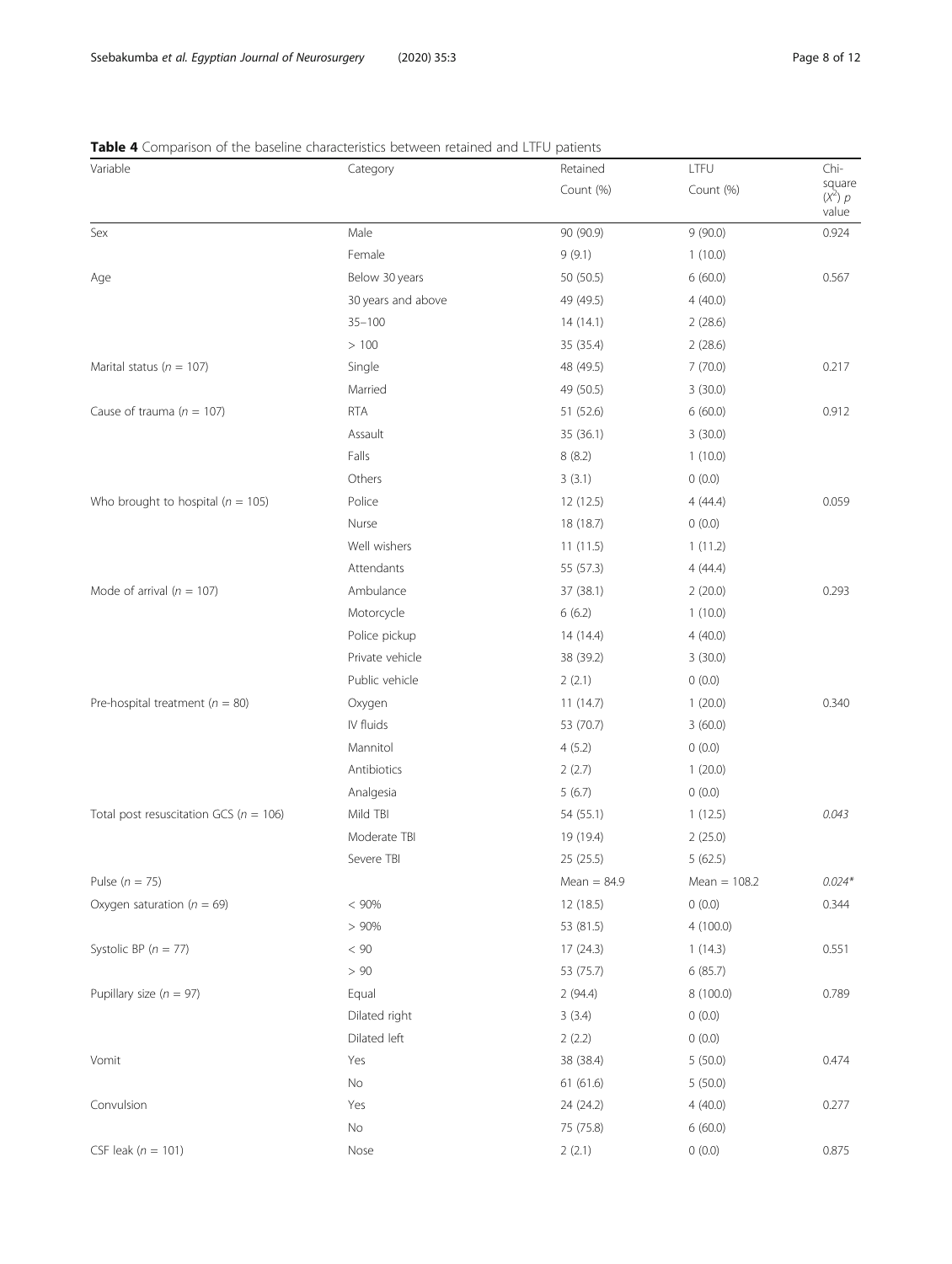| Variable                               | Category                    | Retained  | LTFU      | Chi-                         |
|----------------------------------------|-----------------------------|-----------|-----------|------------------------------|
|                                        |                             | Count (%) | Count (%) | square<br>$(x^2)$ p<br>value |
|                                        | Nose and ears               | 1(1.1)    | (0.0)     |                              |
|                                        | None                        | 90 (96.8) | 8 (100.0) |                              |
| Facial fractures ( $n = 99$ )          | Yes                         | 2(2.2)    | (0.0)     | 0.672                        |
|                                        | No                          | 89 (97.8) | 8 (100.0) |                              |
| Limb weakness ( $n = 98$ )             | Upper limb lift or right    | 2(2.2)    | 0(0.0)    | 0.926                        |
|                                        | Lower limb left or right    | 1(1.1)    | 0(0.0)    |                              |
|                                        | Both lower and upper limbs  | 2(2.2)    | 0(0.0)    |                              |
|                                        | None neither upper or lower | 85 (94.4) | 8 (100.0) |                              |
| Type of surgery ( $n = 64$ )           | Craniostomy/burr hole       | 1(1.6)    | (0.0)     | 0.875                        |
|                                        | Craniotomy                  | 56 (91.8) | 3(100.0)  |                              |
|                                        | Craniectomy                 | 4(6.6)    | 0(0.0)    |                              |
| Diagnosis made                         | <b>ASDH</b>                 | 26 (26.3) | 3(30.0)   | 0.881                        |
|                                        | <b>AEDH</b>                 | 71 (71.7) | 7(70.0)   |                              |
|                                        | Both ASDH and AEDH          | 2(2.0)    | (0.0)     |                              |
| Findings at surgery ( $n = 107$ )      | Subdural hematoma           | 25(25.8)  | 3(30.0)   | 0.946                        |
|                                        | Epidural hematoma           | 69 (71.1) | 7(70.0)   |                              |
|                                        | Contusion                   | 1(1.0)    | 0(0.0)    |                              |
|                                        | Others                      | 2(2.1)    | 0(0.0)    |                              |
| Post-operative care area ( $n = 106$ ) | ICU                         | 1(1.0)    | 0(0.0)    | 0.942                        |
|                                        | HDU                         | 10 (10.2) | 1(12.5)   |                              |
|                                        | Ward                        | 87 (88.8) | 7(87.5)   |                              |

Table 4 Comparison of the baseline characteristics between retained and LTFU patients (Continued)

\*Italics signify  $p$  value from a student's  $t$  test <0.05

is much higher than 57% reported in a Swiss study [\[30](#page-11-0)], although their cohort was generally older and a more sick population with a median age of 54 years and median GCS of 7 versus 23 years and GCS of 13 respectively at the Mulago NRH.

## Factors influencing short-term treatment outcome for intracranial extra-axial hematoma

The present study looked at the clinical and demographic factors influencing treatment outcome of extraaxial hematoma. We found that patients with AEDH were 53% more likely to have a favorable outcome and this remained statistically significant even at multivariate analysis ( $p$  value = 0.025). It is a well-established fact that AEDH is more likely to occur in isolation, while ASDH is more likely to be associated with brain parenchyma injury. It is the associated injuries in ASDH that account for the worse prognosis that is documented almost universally [\[24,](#page-11-0) [25](#page-11-0), [28](#page-11-0)]. This assertion is supported by the finding of our study that the difference in average post resuscitation GCS of the two hematoma (12 vs. 10 for AEDH and ASDH, respectively) was statistically significant ( $p < 0.01$ ). Thus, the resultant proportion of favorable outcome was 42.3% and 81.7% for ASDH versus AEDH respectively ( $p$  value = 0.025).

At both bivariate and multivariate analysis, a higher post resuscitation GCS remained a significant determinant of a favorable outcome. Patients with moderate TBI (GCS 9– 12) were 4.6 times whereas those with severe TBI (GCS 3–8) were 6.7 times more likely to have unfavorable outcome compared to mild TBI (GCS 13-15) ( $p < 0.001$ ). This is in agreement with the findings of other researchers [[30](#page-11-0), [31\]](#page-11-0). However, the etiology of injury did not meet statistical significance at both levels of analysis.

Our findings are in conformity with a well-established theory that TBI causes significant dynamic changes in cerebral blood flow [[23\]](#page-11-0). In the present study, the risk for unfavorable outcomes was twice for patients whose oxygen saturation was less than 90% at room air during the time of admission compared to those with oxygen circulation greater or equal to 90% ( $p = 0.032$ ). Secondary ischemic insults resulting from hypoxia have been shown to cause rapid deterioration of brain tissue, thus unfavorable outcome [[11\]](#page-10-0), supporting evidence for timely oxygen optimization for this patient category [\[23](#page-11-0)]. It should be noted, however, that whenever possible, a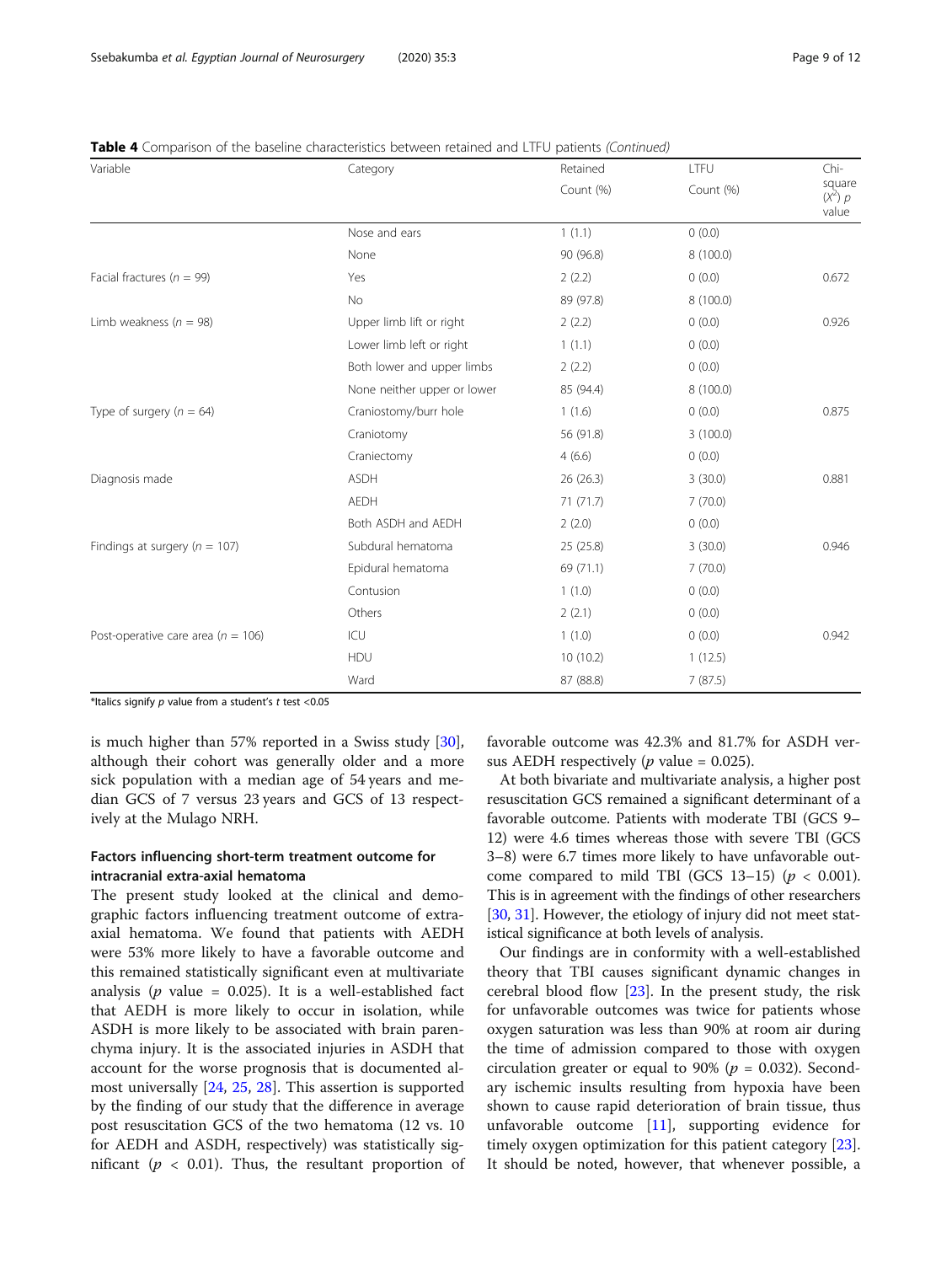multi-model approach inclusive of oxygen circulation and ICP monitoring should be emphasized despite basic evidence that ICP is not a known surrogate for bran tissue oxygenation  $[6]$  $[6]$ . Thus, our findings have to be interpreted with caution as we did not include any invasive monitoring of the central nervous system but rather depict the minimum basic care such as pulse-oximetry given to TBI patients in low income countries.

On the other hand, our findings showed that patients with admission systolic blood pressure more than 90 mmHg were 88% less likely to have unfavorable outcome  $(p = 0.032)$  compared to those with systolic BP below 90 mmHg. When intracranial hypertension occurs in TBI due to extra-axial hemorrhage, the body may respond to cause an increase in blood pressure to maintain cerebral perfusion, may not result in any significant changes in systolic blood pressure, or could actually result into hypotension aggravated by exsanguination from extra cranial injuries or tension pneumothorax. Whereas both hypertension and hypotension could worsen the outcome, our results show reduced likelihood of unfavorable outcome if systolic blood pressure is not hypotensive. Findings from randomized controlled trials [[4\]](#page-10-0) have shown that increases in systolic blood pressure are independent determinants of improved survival in hypotensive TBI patients. In fact further evidence show that even substantial increases in BP seem not to endanger adult patients with normal BP as long as kept below 140 mmHg [\[4](#page-10-0)], although this is still controversial in the pediatric population [\[32](#page-11-0)]. In general, recent guidelines such as those from brain trauma foundation recommend maintenance of systolic BP above 90 mmHg in TBI for optimal outcome [[14\]](#page-10-0). In a study by [\[29](#page-11-0)] that analyzed mortality versus pre-hospital blood pressure, it was found that for every 10-point increase of systolic blood pressure, there was a corresponding decrease in adjusted odds for mortality by 18.8%, but that this relationship was valid for an exceptionally a wide range of systolic blood pressures 40–120 mmHg, raising concern on whether 90 mmHg is the unique physiological cut off point for clinically meaningful hypotension in TBI. Whereas our study findings are based on a single value of blood pressure taken at admission and could not provide a firm basis to resolve this argument, the results support pre-hospital fluid administration as main care given before transfer of these patients in our settings.

## Study limitations

There were some limitations encountered during this study. The study included only patients who had done a head and brain CT scan for a radiological diagnosis. A number of patients did not do a CT scan either due to fast clinical deterioration and death, or lack of finances or because the initial neurological deficits later on

improved and they so no reason for the CT scan. As such, our results may not represent the clinical outcomes of such categories of patients who would otherwise have an extra-axial hematoma. There was 9.1% rate of LTFU. Since those LTFU had higher mean pulse rates, an early feature of shock and also mainly severe TBI, our unfavorable outcome might be underrepresented, although the study was conducted in the country's top-most referral hospital for which case very critically ill patients were expected and our retention rate of 90.8% was far above the recommended 60–80% for cohort studies [[15\]](#page-10-0). Also our consecutive and relatively smaller sample size could limit generalizability of the findings.

## Conclusions and implication of results

The study has established that AEDH is more frequent than ASDH among patients treated for extra-axial hematoma and that the proportion of these patients with a favorable short term outcome is higher in our settings despite resource constraints. Post resuscitation GCS > 13, Oxygen circulation>90%, systolic blood pressure > 90 mmHg and a diagnosis of AEDH at admission were the major determinants of favorable outcome. These findings could influence triage protocols in resource limited settings. Future research should be long-term follow-up cohort studies to evaluate the proportion of this cohort that return to productive work.

#### Abbreviations

A&E: Accident and Emergency Department; AEDH: Acute extradural hematoma; ASDH: Acute subdural hematoma; CPP: Cerebral perfusion pressure; CSF: Cerebral spinal fluid; CT: Computerized tomography scan; GCS: Glasgow Coma Scale; GOS: Glasgow Outcome Scale; ICP: Intracranial pressure; ICU: Intensive care unit; LTFU: Lost to follow-up; MNRH: Mulago National Referral Hospital; RTA: Road traffic accident; RTC: Road traffic crash; TBI: Traumatic brain injury; WHO: World Health Organization

#### Acknowledgements

This work did not receive any funding. We are grateful to staff of General Surgery, Neuro-surgery and Accident and Emergency Departments of Mulago National Referral Hospital for their assistance with the recruitment of participants and to Makerere University Research and Ethics Committee for their professional guidance during early stages of this work.

#### Authors' contributions

MKS reviewed the relevant literature, designed the study, and collected the data. HL designed the study, interpreted the data, and drafted the manuscript. FO analyzed the data. JM and JK followed-up participants and supervised the study. All authors read and approved the final manuscript for submission.

#### Funding

This work was funded by the authors. The content of this paper is the sole responsibility of the authors and do not represent any official views of their institutional affiliations.

#### Availability of data and materials

The datasets generated and/or analyzed during the current study are not publicly available due to ethical restrictions but are available from the corresponding author on reasonable request.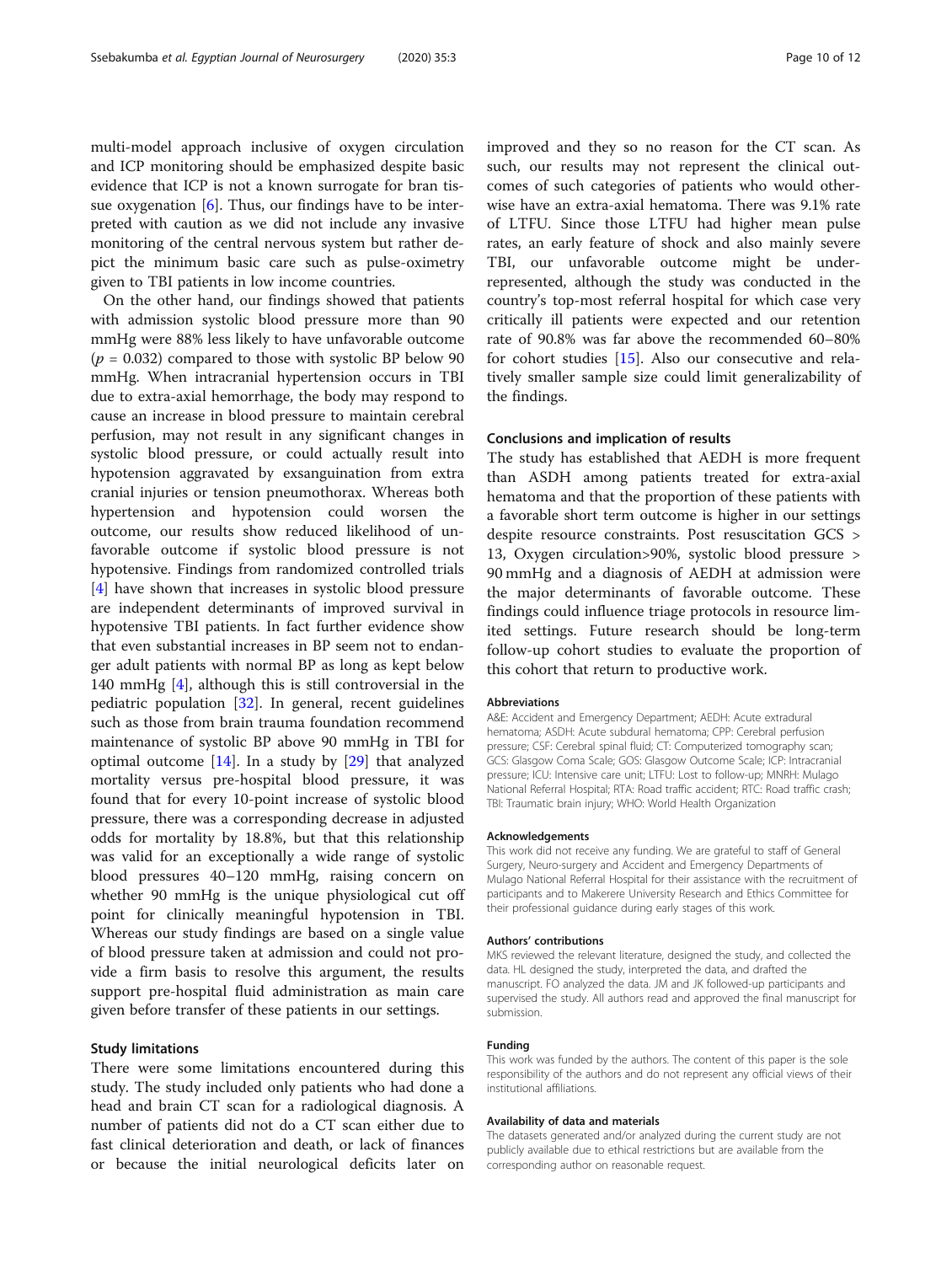## <span id="page-10-0"></span>Ethics approval and consent to participate

Ethical approval was sought from School of Medicine Research and Ethics Committee of College of Health Sciences, Makerere University (REC REF. 2018-185). Informed consent was sought from all conscious participants and or their legally authorized representatives (for the unconscious) who endorsed their signatures or thumb prints on the consent form document, having been made to understand the risks and benefits of the study. When patients regained consciousness, their consent was re-obtained, and they were free to withdraw their consent at any stage of the study. Withdrawal of consent by any patient did not affect the quality of treatment or impinge on their entitlements.

## Consent for publication

Not applicable

#### Competing interests

The authors declare that they have no competing interests

## Glossary

RTC

The World Health Organization defines road traffic crash in its road safety manual of 2006. It is an incident, involving at least one moving vehicle that may or may not lead to an injury, which occurs on a public road. The terms road traffic accident (RTA), road traffic crash (RTC), and road traffic incident (RTI) are sometimes used interchangeably. In this study, RTC was used to mean the same as RTI and RTA.

TBI

Traumatic brain injury (TBI), defined as "an alteration in brain function or other evidence of brain pathology," caused by an external force. Alternatively, it can be defined as a non-degenerative and noncongenital insult to the brain from an external mechanical force, possibly leading to permanent or temporary impairment of cognitive, physical, and psychosocial functions, with an associated diminished or altered state of consciousness (Pedretti et al., 2001).

Extra-axial hematoma

It means coagulated blood within the skull but outside the brain, i.e., the extradural and subdural hematoma. Although subarachnoid hemorrhage is extra-axial, it usually occupies the CSF spaces and does not usually coagulate.

Decompressive craniectomy

Surgical removal of part of the skull to allow the brain that is under compression room to expand to avoid coning and or to relieve refractory intracranial hypertension.

Craniotomy

Surgical removal of part of the skull to evacuate blood causing mass effect, followed by osteoplastic reconstruction of the defect in the same surgery.

Clinical outcomes

This study used the Glasgow Outcome Scale and the disposition of either dead, discharged, or still admitted. The two clinical outcomes have been assessed at the end of the study period of 30 days from the date of injury.

## Glasgow outcome scale (GOS)

A structured tool that assesses functional outcome. It rates patient status into one of five categories (dead, persistent vegetative state, severe disability, moderate disability, and good recovery), allowing for standardized descriptions of the objective degree of recovery in head injury patients.

Favorable outcome

Patients with scores of good recovery and moderate disability as determined by the GOS 30 days after admission to Mulago NRH. It also means these patients are capable of independently doing all activities of daily leaving, and they can also do some work either with or without assistance.

Unfavorable outcome

Patients with scores of severe disability, persistent vegetative state, or who die as determined by the GOS 30 days after admission to Mulago NRH.

#### Author details

<sup>1</sup>Department of General Surgery, School of Medicine, College of Health Sciences, Makerere University, P.O. Box 7072, Kampala, Uganda. <sup>2</sup>Turku Brain Injury Center, Division of Clinical Neural Sciences, Turku University Hospital and University of Turku, FI-20014 Turku, Finland. <sup>3</sup>Department of Surgery, Kampala International University Western Campus, P.O. Box 71, Bushenyi, Uganda. <sup>4</sup> Clinical Epidemiology Unit, School of Medicine, College of Health Sciences, Makerere University, Kampala, Uganda. <sup>5</sup>Department of Causality Trauma and Emergency Medicine, Mulago National Referral and Teaching Hospital, P.O. Box 7051, Kampala, Uganda. <sup>6</sup>Department of Neurosurgery Mulago National Referral and Teaching Hospital, P.O. Box 7051, Kampala, Uganda.

## Received: 19 September 2019 Accepted: 6 January 2020 Published online: 23 January 2020

#### References

- Agrawal D, Ahmed S, Khan S, Gupta D, Sinha S, Satyarthee GD. Outcome in 2068 patients of head injury: experience at a level 1 trauma centre in India. Asian journal of neurosurgery. 2016;11. [https://doi.org/10.4103/1793-5482.](https://doi.org/10.4103/1793-5482.145081) [145081](https://doi.org/10.4103/1793-5482.145081).
- 2. Antoniadis G, Richter HP. Treatment measures in traumatic extracerebral hemorrhage. Management of epi-/subdural hemorrhage and prognosis. Unfallchirurg. 1993;96(11):582–6.
- 3. Atanasov VA, Popov RV. Predictors for outcome after surgery for traumatic acute subdural hematoma. Romanian Neurosurgery. 2016;30(3):372–81. [https://doi.org/10.1515/romneu-2016-0057.](https://doi.org/10.1515/romneu-2016-0057)
- 4. Chakraborty S, Skolnick B, Narayan RK. Neuroprotection trials in traumatic brain injury. Current Neurology and Neuroscience Reports. 2016. [https://doi.](https://doi.org/10.1007/s11910-016-0625-x) [org/10.1007/s11910-016-0625-x.](https://doi.org/10.1007/s11910-016-0625-x)
- 5. Erem G, Bugeza S, Malwadde EK. Outcome at two weeks in patients with Traumatic brain injury following road traffic accidents in an urban tertiary hospital in Uganda. Cogent Medicine. 2017;4(1):1326205. [https://doi.org/10.](https://doi.org/10.1080/2331205X.2017.1326205) [1080/2331205X.2017.1326205](https://doi.org/10.1080/2331205X.2017.1326205).
- Eriksson EA, Barletta JF, Figueroa BE, Bonnell BW, Vanderkolk WE, McAllen KJ, Ott MM. Cerebral perfusion pressure and intracranial pressure are not surrogates for brain tissue oxygenation in traumatic brain injury. Clin Neurophysiol. 2012;123(6):1255–60. [https://doi.org/10.1016/j.clinph.2011.08.035.](https://doi.org/10.1016/j.clinph.2011.08.035)
- 7. Gholipour C, Rad BS, Vahdati SS, Ghaffarzad A, Masoud A. Evaluation of preventable trauma death in emergency department of Imam Reza hospital. World J Emerg Med. 2016;7(2):135–7. [https://doi.org/10.5847/wjem.](https://doi.org/10.5847/wjem.j.1920-8642.2016.02.009) [j.1920-8642.2016.02.009](https://doi.org/10.5847/wjem.j.1920-8642.2016.02.009).
- 8. Goldstein LN, Beringer C, Morrow L. What intracranial pathologies are most likely to receive intervention? A preliminary study on referrals from an emergency centre with no on-site neurosurgical capabilities. African Journal of Emergency Medicine. 2017;7(3):100–4. [https://doi.org/10.1016/j.afjem.](https://doi.org/10.1016/j.afjem.2017.04.012) [2017.04.012.](https://doi.org/10.1016/j.afjem.2017.04.012)
- Hanif S, Abodunde O, Ali Z, Pidgeon C. Age related outcome in acute subdural haematoma following traumatic head injury. Ir Med J. 2009;102.
- 10. Haselsberger K, Pucher R, Auer LM. Prognosis after acute subdural or epidural haemorrhage. Acta Neurochir. 1988;90(3-4):111–6. [https://doi.org/](https://doi.org/10.1007/BF01560563) [10.1007/BF01560563.](https://doi.org/10.1007/BF01560563)
- 11. Honda M, Ichibayashi R, Yokomuro H, Yoshihara K, Masuda H, Haga D, et al. Early cerebral circulation disturbance in patients suffering from severe traumatic brain injury (TBI): a Xenon CT and perfusion CT study. Neurol Med Chir. 2016;56(8):501–9. [https://doi.org/10.2176/nmc.oa.2015-0341.](https://doi.org/10.2176/nmc.oa.2015-0341)
- 12. Kanazawa A, Hyodoh H, Watanabe S, Fukuda M, Baba M, Okazaki S, et al. New pitfalls of high-density postmortem computed tomography. Legal Med. 2014;16(5):297–9. [https://doi.org/10.1016/j.legalmed.2014.05.004.](https://doi.org/10.1016/j.legalmed.2014.05.004)
- 13. Khachatryan TK, Fanarjyan RV, Patel K, Sanoufa M, Robinson JS. Outcome predictors after subdural hematoma with midline shifts greater than 10 MM. New Armenian Medical Journal. 2018;12(3):12–7.
- 14. Krishnamoorthy V, Chaikittisilpa N, Kiatchai T, Vavilala M. Hypertension after severe traumatic brain injury: friend or foe? J Neurosurg Anesthesiol. 2017. [https://doi.org/10.1097/ANA.0000000000000370.](https://doi.org/10.1097/ANA.0000000000000370)
- 15. Kristman V, Manno M, Côté P. Loss to follow-up in cohort studies: how much is too much? Eur J Epidemiol. 2004;19(8):751–60. [https://doi.org/10.](https://doi.org/10.1023/B:EJEP.0000036568.02655.f8) [1023/B:EJEP.0000036568.02655.f8](https://doi.org/10.1023/B:EJEP.0000036568.02655.f8).
- 16. Kumar A, A. Series study of sub acute and chronic subdural haematoma. Journal of Neurology & Stroke. 2016;5(2). [https://doi.org/10.15406/jnsk.2016.](https://doi.org/10.15406/jnsk.2016.05.00168) [05.00168.](https://doi.org/10.15406/jnsk.2016.05.00168)